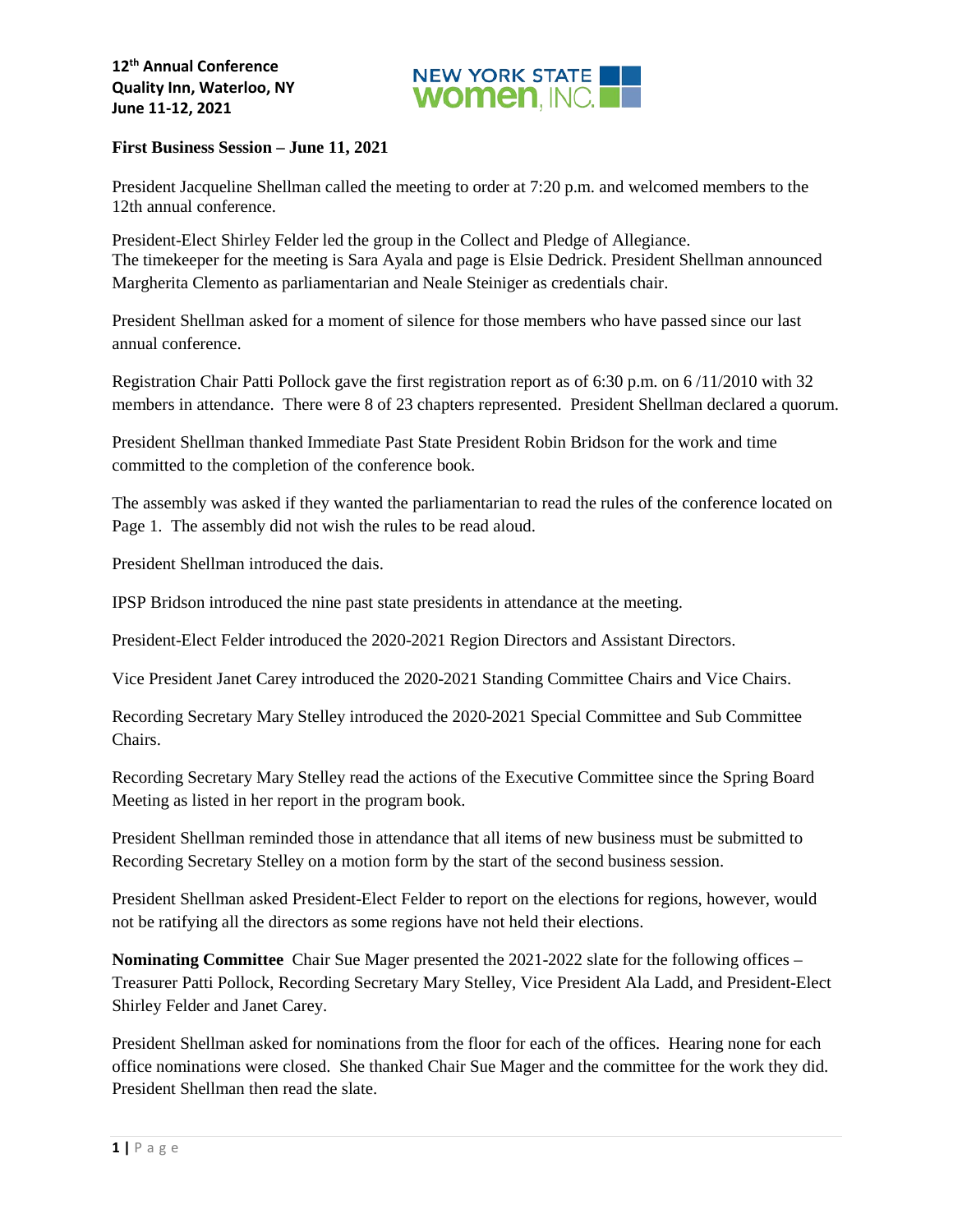## **12th Annual Conference Quality Inn, Waterloo, NY June 11-12, 2021**



Nominating Chair Mager then presented the candidates forum. Each candidate was asked to select a question from a sealed envelope. Each candidate then spoke regarding the question in the envelope.

President Shellman recessed the first business session at 8:13 p.m. after the forum was completed.

#### **Second Business Session – June 12, 2021**

President Shellman called the session to order at 11:10 a.m. and asked for the second registration report.

Registration Chair Pollock stated as of 10:00 a.m., June 12, 2021, there were 41 members from 15 chapters. President Shellman declared a quorum and then asked the state officers if they had an addendum to their reports.

Secretary's report – no addition

Treasurer's report was distributed to the members. It is located on Pages 15-17 of the conference book. There were no questions – report filed for audit.

Vice President's report – no addition

President-Elect's report – no addition

President's report – no addition

Immediate Past State President's report – no addition

## **Reports of the Board of Directors:**

**Advocacy** – no addition

**Bylaws** – no addition

**Communications** – Linda Przepasniak reminded members to read her report on Page 24 and the deadline for the Communicator is the  $26<sup>th</sup>$  of each month.

**Finance** – Chair Ruthann Rocque reviewed the 2021-2022 budget (copies were placed at each seat as the budget was not included in the program book, but only on the website). As of June 12, 2021, there are 309 paid members.

## **Motion SC-2021-1 By Chair Rocque to accept the 2021-2022 budget as distributed to the conference attendees and as listed on the NYS Women, Inc. website – motion carried**.

**Membership** – 309 active members – Vice Chair Bridson advised there will be more outreach in 2021- 2022.

**PPD** – no addition

#### **Report of Region Directors**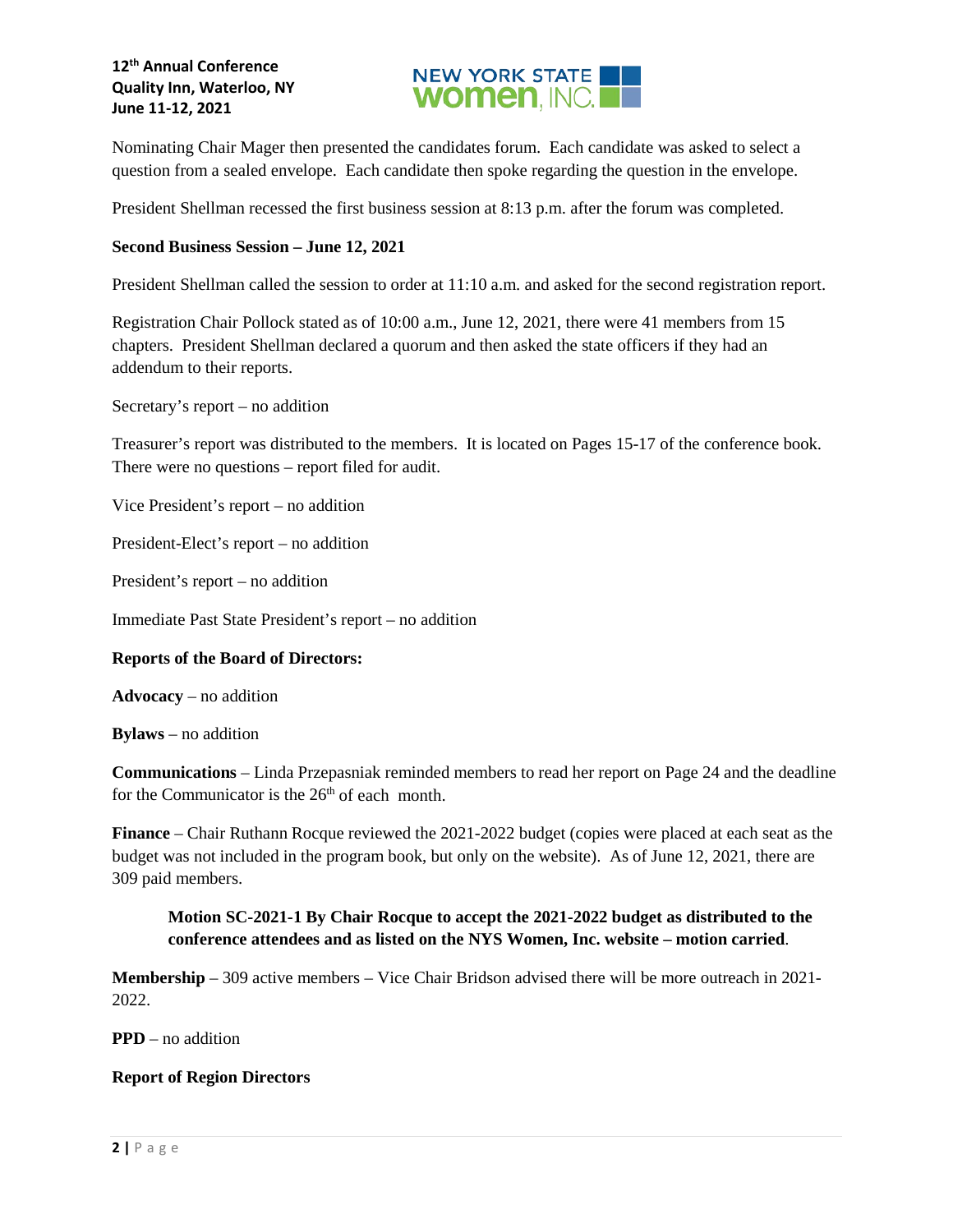

There were no additions to their reports for regions 2, 3, 5, and 6. Region 7 Director Mary Ellen Morgan read her report as it was not listed in the conference book. Ramona Gallagher, Region 8 Director spoke briefly.

### **Special Committees**

**Woman's Day at the NY State Fair** – Pat Fergerson stated no date has been announced for woman's day.

**Strategic Planning** – As the strategic plan was on the website and not printed in the program book, Chair Patti Pollock read it to the assembly.

# **Motion SC-2021-2 By Chair Pollock and Mary Stelley seconded that the 2021-2024 Strategic Plan created by the Strategic Planning Committee commissioned by Past President Carlin in June 2019, be approved – Motion carried.**

**Manual of Instruction** – no addition

**Career Development Opportunities** – no addition

**NY Grace LeGendre Endowment Fund, Inc** – no addition at this time but will have lots of say at lunch.

**Elections Chair Neale Steiniger** informed the assembly of the voting procedures and stated there were 41 members eligible to vote. The polls will be open from 12:20 p.m. until 12:30 p.m.

The third business session will reconvene at 3:10 p.m. today, June 12, 2021.

The second business session of the 2021 state conference recessed at 11:49 a.m.

There were several announcements after the session recessed.

#### **Third Business Session – Saturday, June 12, 2021**

President Shellman called the third business session to order at 3:08 p.m.

President Shellman asked Credentials Chair Neale Steiniger if she had the election results. Chair Steiniger stated there were 39 ballots cast.

Treasurer Patti Pollock – 39 votes

Recording Secretary Mary Stelley – 39 votes

Vice President Ala Ladd – 37 votes

President-Elect – Shirley Felder 17, Janet Carey 22

President Shellman asked the newly elected officers to come forward and stand in front of the dais so the body could offer their congratulations.